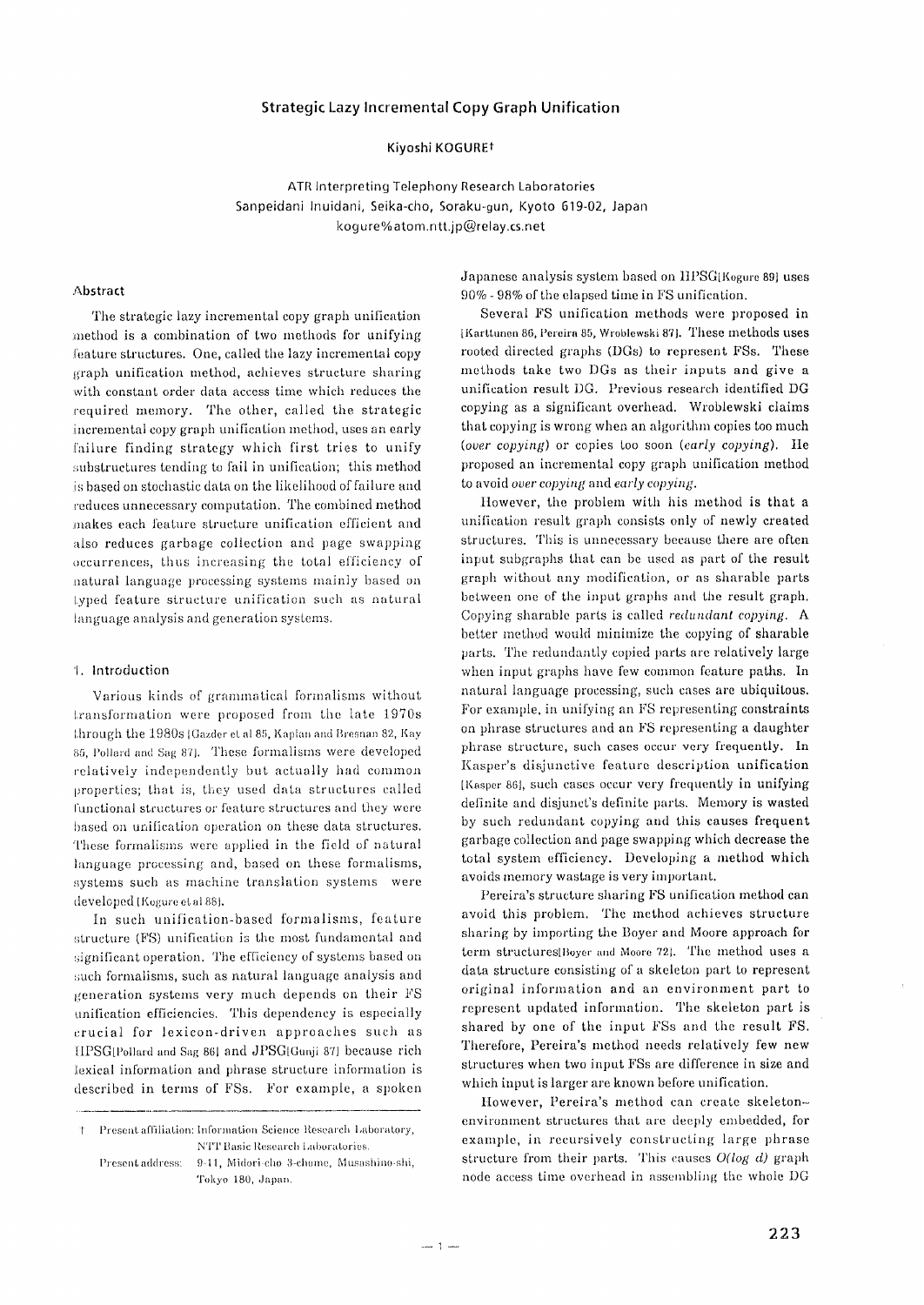from the skeleton and environments where  $d$  is the number of nodes in the DG. Avoiding this problem in his method requires a special operation of merging a skeleton-environment structure into a skeleton structure, but this prevents structure sharing.

This paper proposes an FS unification method that allows structure sharing with constant order node access time. This method achieves structure sharing by introducing lazy copying to Wroblewski's incremental copy graph unification method. The method is called the *lazy incremental copy graph unification method (the* LING unifieation method for short).

In a natural language proeessing system that uses deelarative constraint rules in terms of FSs, FS unification provides constraint-checking and structurebuilding mechanisms. The advantages of such a system include:

- (1)rule writers are not required to describe control information such as constraint application order in a rule, and
- (2) rule descriptions can be used in different processing directions, i.e., analysis and generation.

However, these advantages in describing rules are disadvantages in applying them because of the lack of control information. For example, when constructing a phrase structure from its parts (e.g., a sentence from a subject NP and VP), unnecessary computation can be reduced if the semantic representation is assembled after checking constraints such as grammatical agreements, which can fail. This is impossible in straightforward unification-based formalisms.

In contrast, in a procedure-based system which uses IF-TItEN style rules (i.e., consisting of explicit test and structure-building operations), it is possible to construct the semantic representation (THEN part) after checking the agreement (IF part). Such a system has the advantage of processing efficiency but the disadvantage of lacking multi-directionality.

In this paper, some of the efficiency of the procedurebased system is introduced into an FS unification-based system. That is, an FS unification method is proposed that introduces a strategy called the *early failure finding* strategy (the EFF strategy) to make FS unification efficient, in this method, FS unification orders are not specified explicitly by rule writers, but are controlled by learned information on tendencies of FS constraint application failures. This method is called the *strategic incremental copy graph unification method (the SING* unification method).

These two methods can be combined into a single method called the *strategic lazy incremental copy graph* unification method (the SLING unification method).

Section 2 explains typed feature structures (TFSs) and unification on them. Section 3 explains a TFS unification method based on Wroblewski's method and then explains the problem with his method. The section also introduces the key idea of the EFF strategy which comes from observations of his method. Section 3 and 4 introduce the LING method and the SING method, respectively.

# **2. Typed Feature Structures**

Ordinary FSs used in unification-based grammar formalisms such as PATR(Shieber 85) are classified into two classes, namely, atomic FSs and complex FSs. An atomic FS is represented by an atomic symbol and a complex FS is represented by a set of feature-value pairs. Complex FSs are used to partially describe objects by specifying values for certain features or attributes of described objects. Complex FSs can have complex FSs as their feature values and can share certain values among features. For ordinary FSs, unification is defined by using partial ordering based on subsumption relationships. These properties enable flexible descriptions.

An extension allows complex FSs to have type symbols which define a lattice structure on them, for example, as in [Pollard and Sag 87]. The type symbol lattice contains the greatest type symbol Top, which subsumes every type symbol, and the least type symbol Bottom, which is subsumed by every type symbol. An example of a type symbol lattice is shown in Fig. 1.

An extended complex FS is represented by a type symbol and a set of feature-value pairs. Once complex FSs are extended as above, an atomic FS can be seen as an extended complex FS whose type symbol has only Top as its greater type symbol and only Bottom as its lesser type symbol and which has an empty set of feature value pairs. Extended complex FSs are called typed feature structures (TFSs). TFSs are denoted by feature-value pair matrices or rooted directed graphs as shown in Fig. 2.

Among such structures, unification can be defined [Ait-Kaci 861 by using the following order;

ATFS *tl* is less than or equal to a TFS *t2* if and only if:

- the type symbol of *tl* is less than or equal to the type symbol of  $t2$ ; and
- each of the features of  $t2$  exists in  $t1$  and has as its value a TFS which is not less than its counterpart in *tl* ; and
- $\bullet$ each of the coreference relationships in *t2* is also held **in** *tl.*



Figure 1: Example of a type symbol lattice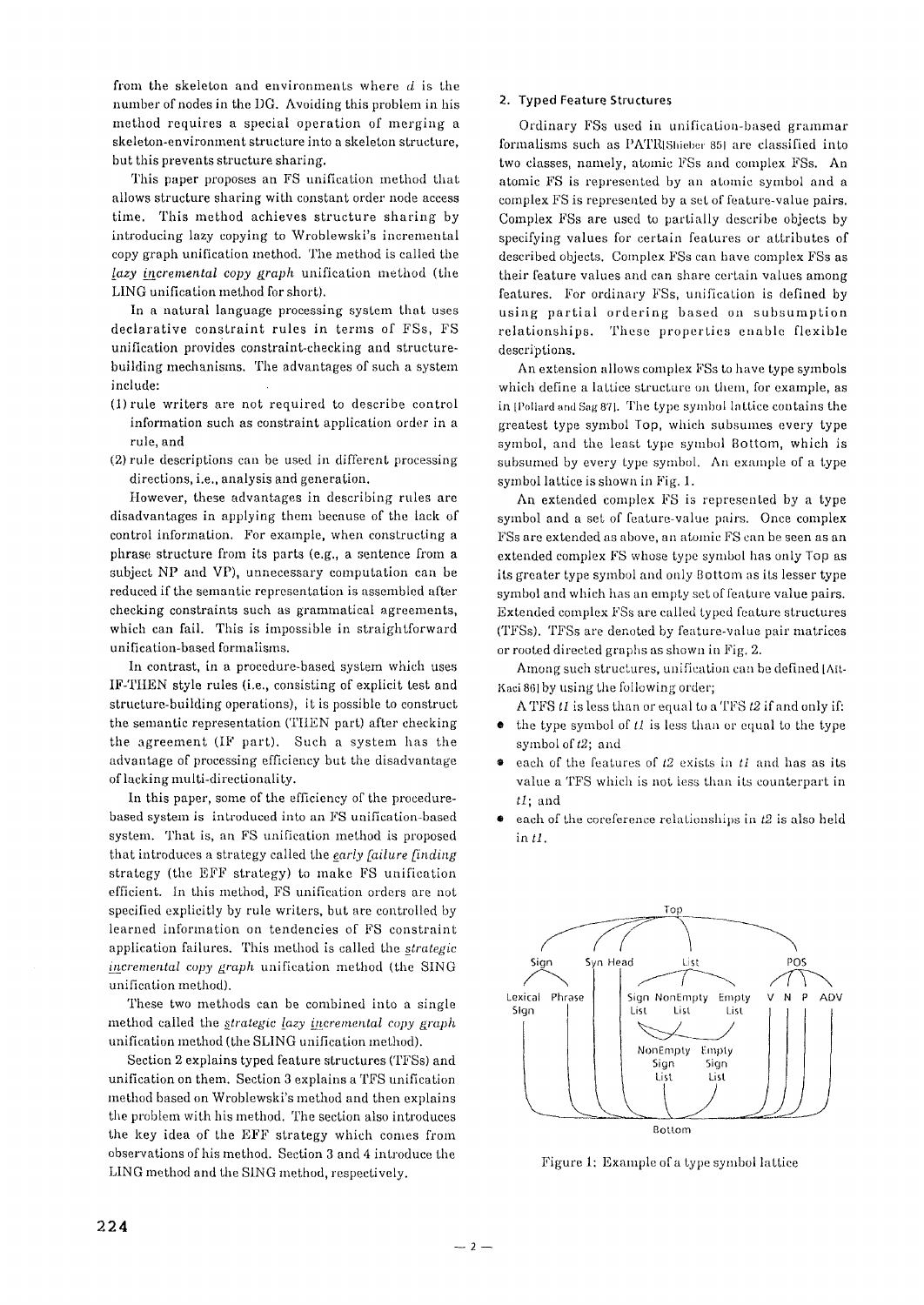| TypeSymbol0   |                       |                           |                                                                                                                      |  |
|---------------|-----------------------|---------------------------|----------------------------------------------------------------------------------------------------------------------|--|
|               | [feature1 TypeSymbol1 |                           |                                                                                                                      |  |
|               | Freature2 TypeSymbol2 |                           |                                                                                                                      |  |
|               |                       | feature3 ?Tag TypeSymbol3 |                                                                                                                      |  |
|               |                       |                           |                                                                                                                      |  |
|               |                       |                           | $\begin{bmatrix} \textit{feature4} & \textit{TypeSymbol4} \\ \textit{feature5} & \textit{TypeSymbol5} \end{bmatrix}$ |  |
| feature3 ?Taq |                       |                           |                                                                                                                      |  |

(a) feature-value matrix notation "?" is the prefix for a tag and TFSs with the same tag are token-identical.



(b) directed graph notation

#### Figure 2: TFS notations



Figure 3: Example of TFS unification

Then, the unification of  $tI$  and  $t2$  is defined as their greatest lower bound or the meet. A unification example is shown in Fig. 3. In the directed graph notation, TFS unification corresponds to graph merging. TFSs are very convenient for describing linguistic information in unification-based formalisms.

# 3. Wroblewski's Incremental Copy Graph Unification **Method and Its Problems**

In TFS unification based on Wroblewski's method, a DG is represented by the NODE and ARC structures corresponding to a TFS and a feature-value pair respectively, as shown in Fig. 4. The NODE structure has the slots TYPESYMBOL to represent a type symbol, ARCS to represent a set of feature-value pairs, GENERATION to specify the unification process in which the structure has been created, FORWARD, and COPY. When a NODE's GENERATION value is equal to the global value specifying the current unification process, the structure has been created in the current process or that the structure is current.

The characteristics which allow nondestructive incremental copy are the NODE's two different slots, FORWARD and COPY, for representing forwarding relationships. A FORWARD slot value represents an eternal relationship while a COPY slot value represents a temporary relationship. When a NODE nodel has a NODE node2 as its FORWARD value, the other contents of the nodel are ignored and the contents of node2 are used. However, when a NODE has another NODE as its COPY value, the contents of the COPY value are used only when the COPY value is *current*. After the process finishes, all COPY slot values are ignored and thus original structures are not destroyed.

The unification procedure based on this method takes as its input two nodes which are roots of the DGs to be unified. The procedure incrementally copies nodes and arcs on the subgraphs of each input DG until a node with an empty ARCS value is found.

The procedure first dereferences both root nodes of the input DGs (i.e., it follows up FORWARD and COPY slot values). If the dereference result nodes are identical, the procedure finishes and returns one of the dereference result nodes.

Next, the procedure calculates the meet of their type symbol. If the meet is Bottom, which means inconsistency, the procedure finishes and returns Bottom. Otherwise, the procedure obtains the output node with the meet as its TYPESYMBOL. The output node has been created only when neither input node is current; or otherwise the output node is an existing current node.

Next, the procedure treats arcs. The procedure assumes the existence of two procedures, namely, SharedArcs and ComplementArcs. The SharedArcs procedure takes two lists of arcs as its arguments and gives two lists of arcs each of which contains arcs whose labels exists in both lists with the same arc label order. The ComplementArcs procedure takes two lists of arcs as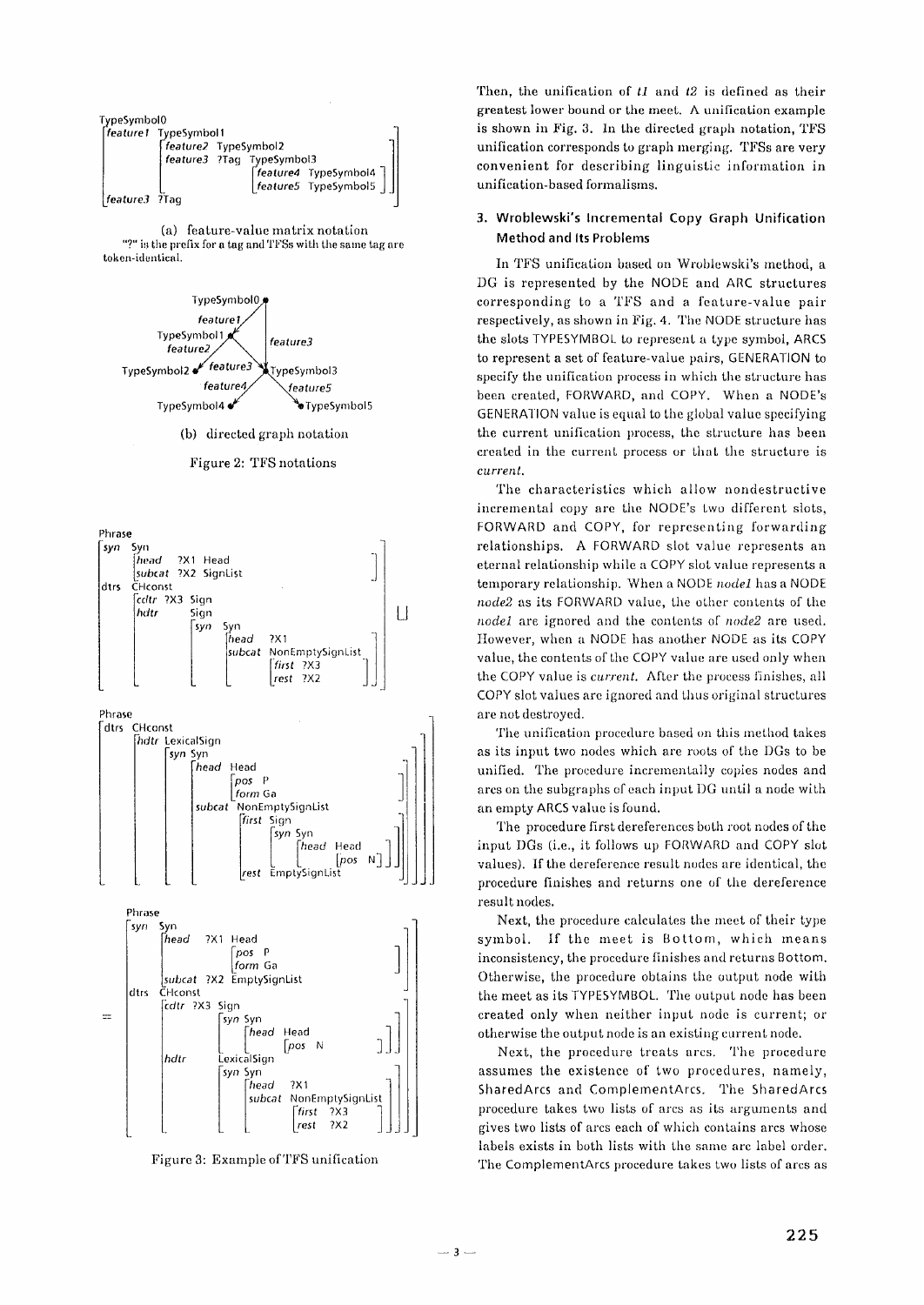|                                                                 | <b>NODE</b>                                                                                                                                                                        |  |
|-----------------------------------------------------------------|------------------------------------------------------------------------------------------------------------------------------------------------------------------------------------|--|
| TYPESYMBOL:<br>ARCS:<br>FORWARD:<br>COPY:<br><b>GENERATION:</b> | $\le$ symbol $>$<br>$\leq a$ list of ARC structures $\geq$<br>$\leq$ a NODE structure or NIL $>$<br>$\leq a$ NODE structure or NH <sub>1</sub> ><br>$\langle$ an integer $\rangle$ |  |
|                                                                 | ARC                                                                                                                                                                                |  |
| LABEL:<br>VALUE:                                                | $\langle$ symbol $\rangle$<br>$\leq a$ NODE structure $>$                                                                                                                          |  |

|  |  | Figure 4: Data Structures for Wroblewski's method |
|--|--|---------------------------------------------------|
|--|--|---------------------------------------------------|



Output graph G3

Figure 5: Incremental copy graph unification In this figure, type symbols are omitted.

its arguments and gives one list of arcs whose labels are unique to one input list.

The unification procedure first treats arc pairs obtained by SharedArcs. The procedure applies itself recursively to each such arc pair values and adds to the output node every arc with the same label as its label and the unification result of their values unless the unification result is Bottom.

Next, the procedure treats arcs obtained by ComplementArcs. Each arc value is copied and an arc with the same label and the copied value is added to the output node. For example, consider the case when feature a is first treated at the root nodes of G1 and G2 in Fig. 5. The unification procedure is applied recursively to feature a values of the input nodes. The node specified by the feature path  $\langle a \rangle$  from input graph G1  $(G1/\langle a \rangle)$ has an arc with the label c and the corresponding node of input graph *G2* does not. The whole subgraph rooted by  $61$ / $\leq a \leq$  is then copied. This is because such subgraphs can be modified later. For example, the node  $Y(G3/$ g>) will be modified to be the unification result of G *1/<a*   $c q$  > (or  $G1$ /<br/> $d$  >) and  $G2$ /<br/> $d$  > when the feature path  **will be treated.** 



Figure 6: Incremental copy graph unification procedure

The problem with Wroblewski's method is that the whole result DG is created by using only newly created structures. In the example in Fig. 5, the subgraphs of the result DG surrounded by the dashed rectangle can be shared with subgraphs of input structures G1 and **G2,**  Section 4 proposes a method that avoids this problem,

Wroblewski's method first treats arcs with labels that exist in both input nodes and then treats arcs with unique labels. This order is related to the unification failure tendency. Unification fails in treating arcs with common labels more often than in treating arcs with unique labels. Finding a failure can stop further computation as previously described, and thus finding failures first reduces unnecessary computation. This order strategy can be generalized to the EFF and applied to the ordering of arcs with common labels. In Section 5, a method which uses this generalized strategy is proposed.

## **4. The Lazy Incremental Copy** Graph Unification Method

In Wroblewski's method, copying unique label arc values whole in order to treat cases like Fig. 5 disables structure sharing. However, this whole copying is not necessary if a lazy evaluation method is used. With such a method, it is possible to delay copying a node until either its own contents need to change (e.g., node  $G3/<sub>a</sub>$  c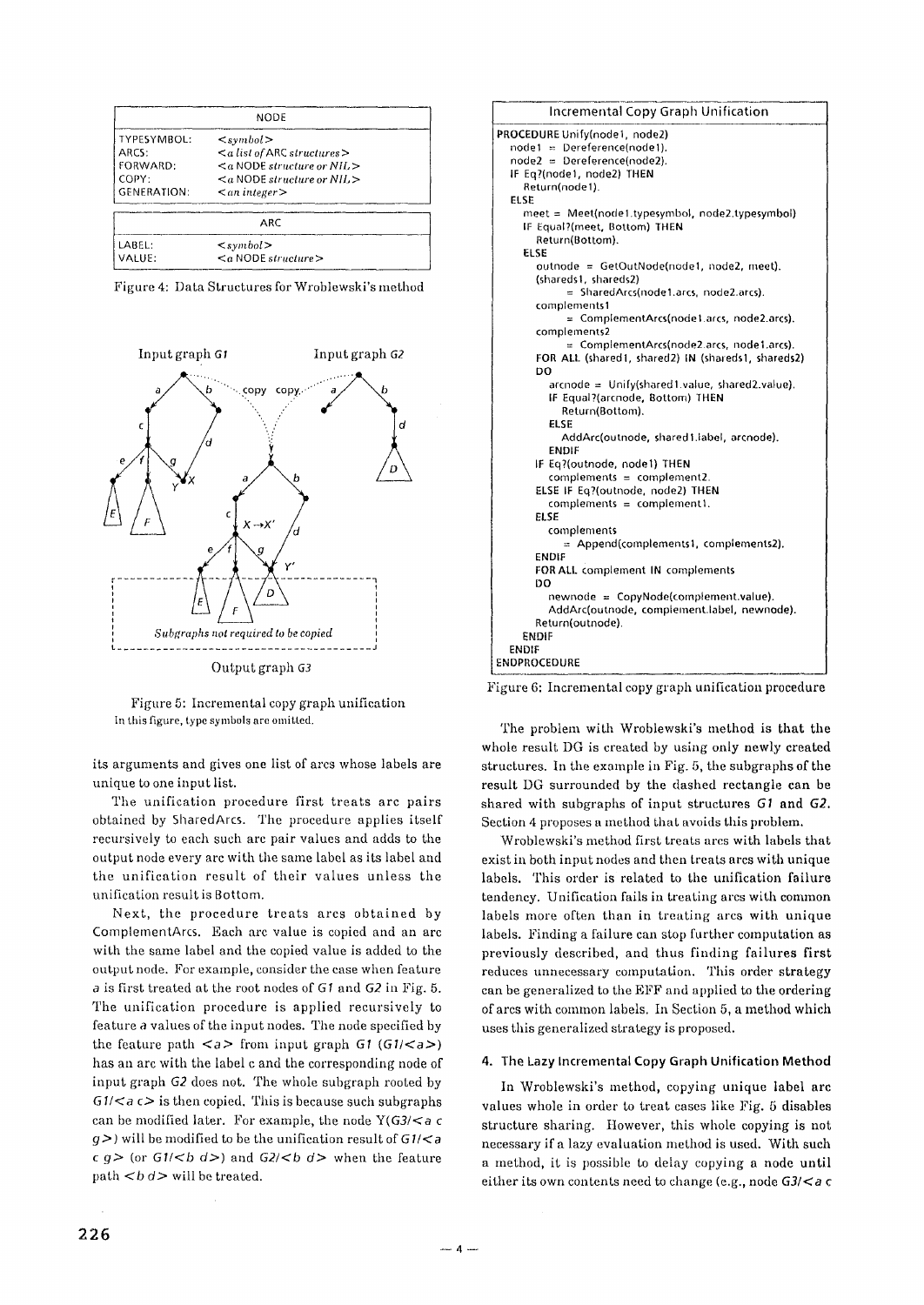$(y)$  or until it is found to have an arc (sequence) to a node that needs to be copied (e.g., node  $X$  G3/ $\lt a$  c $\gt$  in Fig. 5 due to a change of node Y G3/ $\lt a$  c g>). To achieve this, the LING unification method, which uses copy dependency information, was developed.

The LING unification procedure uses a revised CopyNode procedure which does not copy structures immediately. The revised procedure uses a newly introduced slot COPY-DEPENDENCY. The slot has pairs consisting of nodes and arcs as its value. The revised CopyNode procedure takes as its inputs the node to be copied *node I* and the arc arc I with *node I* as its value and *node2* as its immediate ancestor node (i.e., the arc's initial node), and does the following (see Fig.  $7$ ):

- (1) if *node1'*, the dereference result of *node1*, is current, then CopyNode returns *node l"* to indicate that the ancestor node *node2* must be copied immediately;
- (2)otherwise, CopyArcs is applied to *node1"* and if it returns several arc copies, CopyNode creates a new copy node. It then adds the arc copies and arcs of node1' that are not copied to the new node, and returns the new node;
- (3) otherwise, CopyNode adds the pair consisting of the ancestor node *node2* and the arc arc1 into the COPY-DEPENDENCY slot of node 1" and returns *Nil\_.*

CopyArcs applies CopyNode to each arc value with *node l'* as the new ancestor node and returns the set of new arcs for *non-Nil\_* CopyNode results.

When a new copy of a node is needed later, the LING unification procedure will actually copy structures using the COPY-DEPENDENCY slot value of the node (in GetOutNode procedure in Fig. 6). It substitutes arcs with newly copied nodes for existing arcs. That is, antecedent nodes in the COPY-DEPENDENCY values are also copied.

In the above explanation, both COPY-DEPENDENCY and COPY slots are used for the sake of simplicity. However, this method can be achieved with only the COPY slot because a node does not have *non-NIL* COPY-I)EPENDENCY and COPY values simultaneously.

The data in the COPY-DEPENDENCY slot are temporary and they are discarded during an extensive process such as analyzing a sentence. However, this does not result in any incompleteness or in any partial analysis structure being lost. Moreover, data can be accessed in a constant order time relative to the number of DG nodes and need not be reconstructed because this method does not use a data structure consisting of skeleton and environments as does Pereira's method.

The efficiency of the LING unification method depends on the proportion of newly created structures in the unification result structures. Two worst eases can be considered:

- (t) If there are no arcs whose labels are unique to an input node witlh respect to each other, the procedure in LING unification method behaves in the same way as the procedure in the Wroblewski's method.
- (2) In the worst eases, in which there are unique label arcs but all result structures are newly created, the method



| CopyArcs                                    |
|---------------------------------------------|
| PROCEDURE ArcsCopied(node)                  |
| newarcs = $\{\}$ .                          |
| FOR ALL arc IN node arcs DO                 |
| $newnode = CopyNode(arc.value, arc, node).$ |
| IF NotNIL?(newnode) THEN                    |
| $newarc = CreateArclarc, label, newnode).$  |
| newarcs = {newarc} U newarcs.               |
| ENDIF                                       |
| Return(newarcs).                            |
| <b>ENDPROCEDURE</b>                         |

Figure 7: The revised CopyNode procedure

has the disadvantage of treating copy dependency information.

However, these two cases are very rare. Usually, the number of features in two input structures is relatively small and the sizes of the two input structures are often very different. For example, in Kasper's disjunctive feature description unification, a definite part FS is larger than a disjunct definite part FS.

# **5. The Strategic Incremental Copy Graph Unification Method**

In a system where FS unification is applied, there are features whose values fail relatively often in unification with other values and there are features whose values do not fail so often. For example, in Japanese sentence analysis, unification of features for conjugation forms, case markers, and semantic selectional restrictions tends to fail but unification of features for semantic representations does not fail. In such cases, application of the EFF strategy, that is, treating features tending to fall in unification first, reduces unnecessary computation when the unification finally fails. For example, when unification of features for case markers does fail, treating these features first avoids treating features for senmntic representations. The SING unification method uses this failure tendency information.

These unification failure tendencies depend on systems such as analysis systems or generation systems.